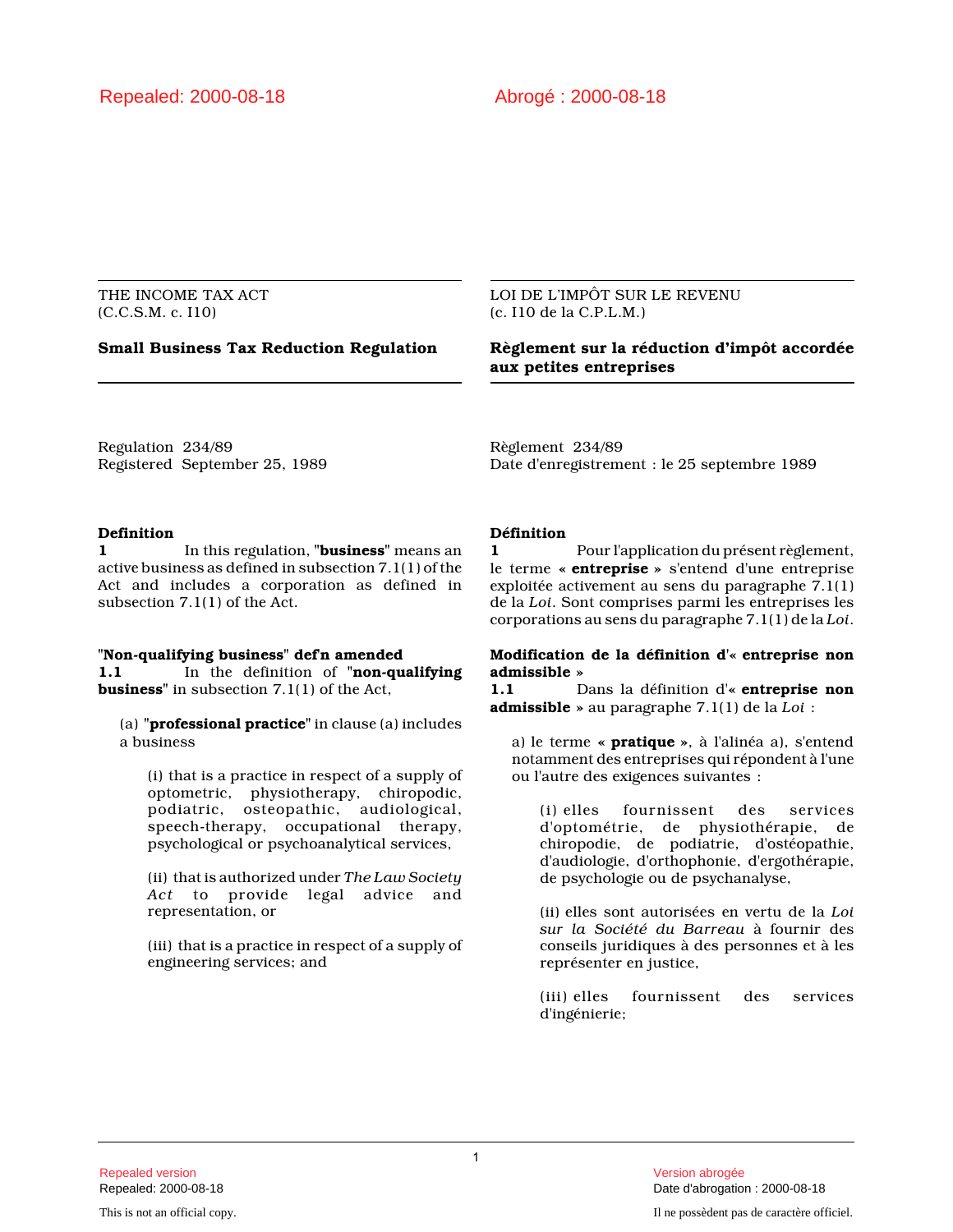(b) **"similiar services"** in subclause (c)(i) includes a business of

(i) an insurance agent,

- (ii) a travel agent,
- (iii) a real estate agent,
- (iv) a broker, or
- (v) a farmer.

M.R. 264/91

#### **Associated businesses**

**2(1)** For the purposes of Section 7.1 of the Act,

(a) a corporation is associated with a business if, at any time in the year;

(i) the corporation is controlled by the business or the business is controlled by the corporation,

(ii) the corporation and the business are each controlled by the same person or group of persons,

(iii) either the corporation or the business is controlled by a person who is related to a second person who controls the other of the two and either of the controlling persons owns, directly or indirectly, in respect of each respective business, not less than 25% of the issued shares of a class of the capital stock of the business or not less than 25% of the equity in the business,

(iv) either the corporation or the business is controlled by a person who is related to each member of a group of persons that controls the other of the two and the person or the group of persons owns, directly or indirectly, in respect of each respective business, not less than 25% of the issued shares of a class of the capital stock of the business or not less than 25% of the equity in the business, or

b) les termes **« services similaires »**, au sous-alinéa c)(i), s'entendent notamment de l'entreprise de l'une ou l'autre des catégories de personnes suivantes :

(i) les agents d'assurance,

(ii) les agents de voyages,

(iii) les agents d'immeubles,

(iv) les courtiers,

(v) les cultivateurs.

R.M. 264/91

#### **Entreprises associées**

**2(1)** Pour l'application de l'article 7.1 de la *Loi* :

a) une corporation est associée à une entreprise si, à un certain moment pendant l'année;

(i) la corporation est contrôlée par l'entreprise ou cette dernière est contrôlée par la corporation,

(ii) la corporation et l'entreprise sont contrôlées par la même personne ou par le même groupe de personnes,

(iii) la corporation ou l'entreprise est contrôlée par une personne qui est liée à une deuxième personne qui contrôle l'autre et l'une de ces deux personnes possède, directement ou indirectement, au moins 25 % des actions émises d'une catégorie du capital-actions ou au moins 25 % de l'actif de chaque entreprise,

(iv) la corporation ou l'entreprise est contrôlée par une personne qui est liée à chaque membre du groupe de personnes qui contrôle l'autre et la personne ou le groupe de personnes possède, directement ou indirectement, au moins 25 % des actions émises d'une catégorie du capital-actions ou au moins 25 % de l'actif de l'entreprise,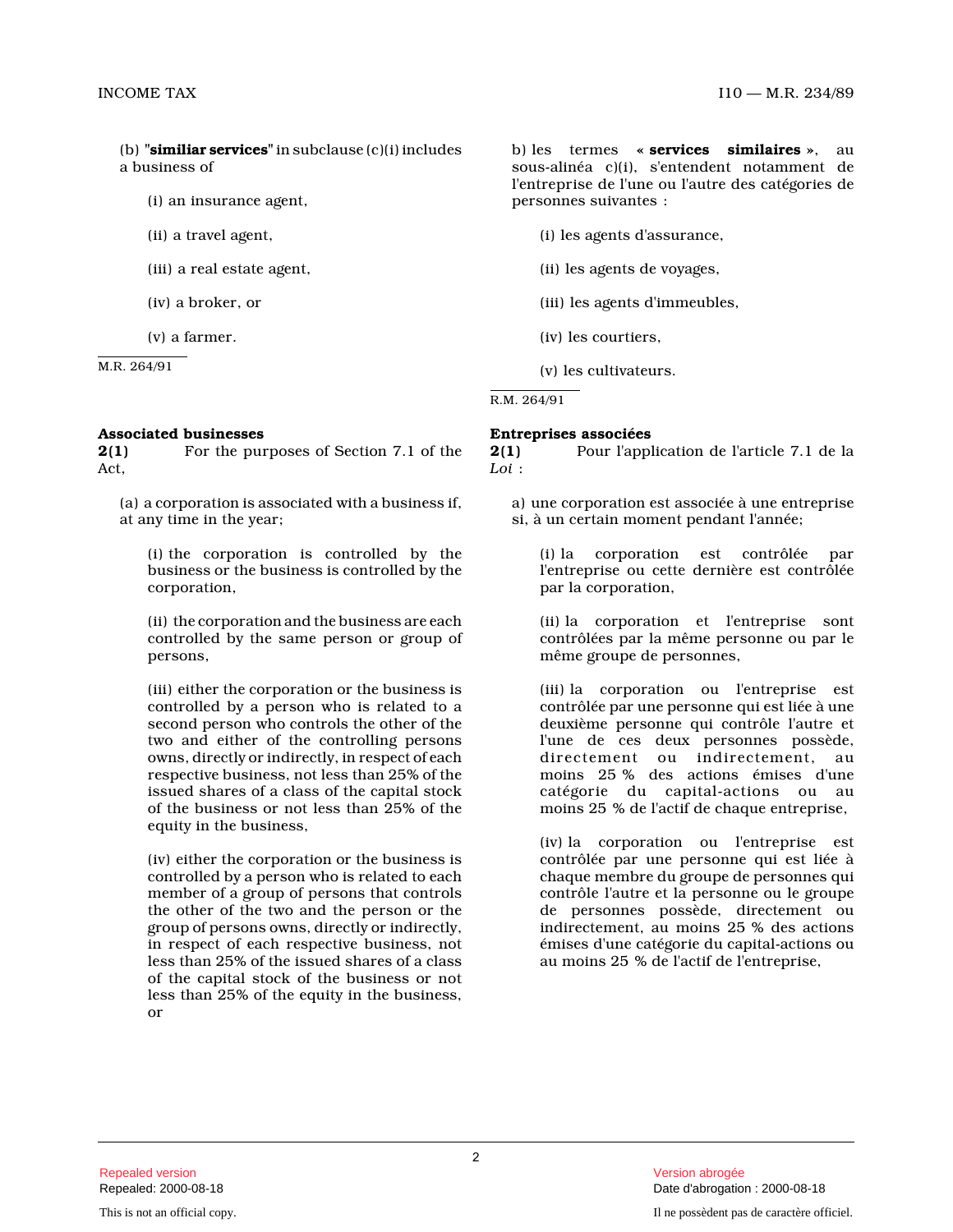(v) the corporation and the business are each controlled by a group of persons and each of the members of one group is related to each of the members of the other group and either group owns, directly or indirectly, in respect of each respective business, not less than 25% of the issued shares of a class of the capital stock of the business or not less than 25% of the equity in the business;

(b) where two or more businesses are, within the meaning of clause (a), associated with the same business, the businesses are associated with each other.

**2(2)** For purposes of subsection (1), a business is controlled by another business where more than 50% of the issued share capital of the business having full voting rights under all circumstances or more than 50% of the equity interest in the business is owned by

(a) the other business;

(b) a business, person or group of persons with whom the other business does not deal at arm's length; or

(c) both the other business and a person or group of persons with whom the other business does not deal at arm's length.

**2(3)** For purposes of subsection (2), persons or groups of persons who are related are deemed to not deal with each other at arm's length.

# **Exemption to clause 7.1(7)(f) of the Act**

**3** Clause 7.1(7)(f) of the Act does not apply where, at the time property is purchased or otherwise acquired or leased from another business,

(a) the property has a market value that is less than the greater of

(i) 20% of the book value of the total assets of the corporation as of the end of the taxation year for which a deduction under section 7.1 is sought, and

(ii) \$5000; or

(v) la corporation et l'entreprise sont contrôlées chacune par un groupe de personnes dont chaque membre est lié à chaque membre de l'autre groupe et l'un ou l'autre groupe de personnes possède, directement ou indirectement, au moins 25 % des actions émises d'une catégorie du capital-actions ou au moins 25 % de l'actif de l'entreprise;

b) les entreprises qui sont associées à une même entreprise au sens de l'alinéa a) sont également associées entre elles.

**2(2)** Pour l'application du paragraphe (1), une entreprise est contrôlée par une autre entreprise lorsque plus de 50 % du capital-actions émis de l'entreprise donnant plein droit de vote en toutes circonstances ou plus de 50 % de l'actif de l'entreprise appartient à l'une ou l'autre des entreprises suivantes :

a) à l'autre entreprise;

b) à une entreprise, à une personne ou à un groupe de personnes à l'égard desquelles l'autre entreprise n'est pas entièrement indépendante;

c) l'autre entreprise et à une autre personne ou groupe de personnes à l'égard desquelles l'autre entreprise n'est pas entièrement indépendante.

**2(3)** Pour l'application du paragraphe (2), sont réputées ne pas être indépendantes les unes à l'égard des autres les personnes ou les personnes d'un groupe qui sont liées.

# **Exemption**

**3** L'alinéa 7.1(7)f) de la *Loi* ne s'applique pas si, au moment où des biens sont achetés ou autrement acquis ou pris à bail d'une autre entreprise :

a) la valeur marchande de ces biens est inférieure au plus élevé des montants suivants :

(i) 20 % de la valeur comptable de l'actif global de la corporation à la fin de l'année d'imposition à l'égard de laquelle une déduction est demandée aux termes de l'article 7.1,

(ii) la somme de 5 000 \$;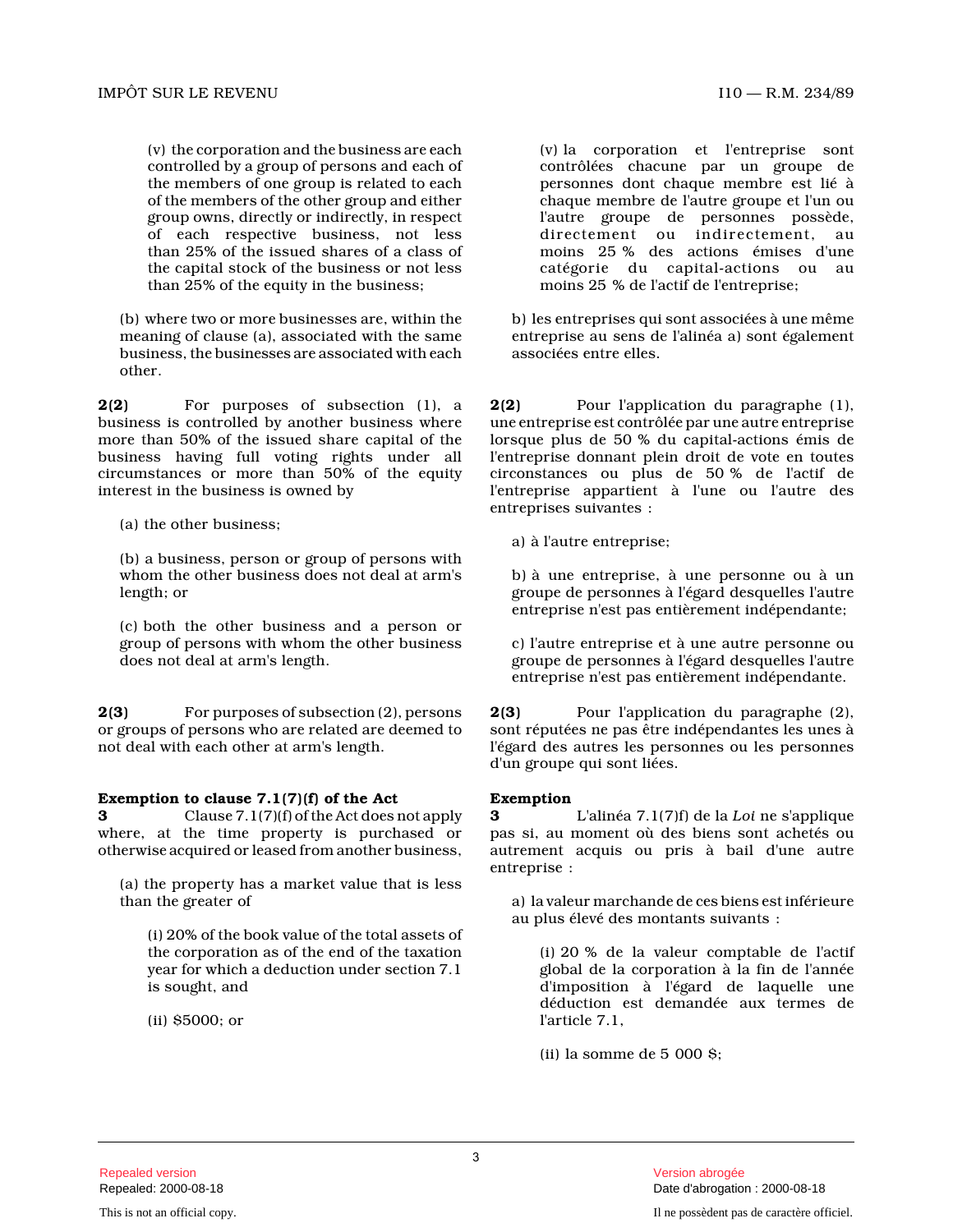(b) the principal business location of the other business is more than 40 kilometres from the principal business location of the corporation.

M.R. 264/91

#### **Exception to clause 7.1(7)(f) of the Act**

**3.1(1)** Notwithstanding clause 7.1(7)(a) of the Act, a corporation is eligible for a deduction unde r section 7.1 of the Act, calculated in accordance with subsection (2), where the following conditions are met:

(a) the corporation acquires the assets of an unincorporated business;

(b) the shareholders of the corporation and the owners of the unincorporated business are the same individuals;

(c) the acquisition of the assets by the corporation from the unincorporated business occurs before the earlier of

(i) the end of the second taxation year of the unincorporated business, or

(ii) 24 months following the first day of operation of the unincorporated business; and

(d) the corporation complies with the other provisions of the Act and regulations.

#### M.R. 264/91

### **Calculation of deduction**

**3.1(2)** Where a corporation qualifies for a deduction under subsection (1), the minister may allow a deduction from the tax otherwise payable by a corporation under the Act, of an amount equal to

(a) for the first taxation year of the corporation, 8%;

(b) for the second taxation year of the corporation, 6%;

b) l'établissement principal de l'autre entreprise est situé à plus de 40 kilomètres de l'établissement principal de la corporation.

R.M. 264/91

#### **Exception**

**3.1(1)** Par dérogation à l'alinéa 7.1(7)a) de la *Loi*, une corporation est admissible à une déduction en vertu de l'article 7.1 de la *Loi*, calculée conformément au paragraphe (2), si les conditions suivantes sont remplies :

a) la corporation fait l'acquisition de l'actif d'un e entreprise non constituée;

b) les actionnaires de la corporation et les propriétaires de l'entreprise non constituée sont les mêmes particuliers;

c) l'acquisition de l'actif de l'entreprise non constituée par la corporation se produit avant la plus courte des périodes suivantes :

(i) la fin de la deuxième année d'imposition de l'entreprise non constituée,

(ii) les 24 mois qui suivent le premier jour d'exploitation de l'entreprise non constituée;

d) la corporation se conforme aux autres dispositions de la *Loi* et à ses règlements.

R.M. 264/91

# **Calcul de la déduction**

**3.1(2)** Si une corporation est admissible à une déduction en vertu du paragraphe (1), le ministre peut permettre une déduction de l'impôt qu'elle doi t par ailleurs payer en vertu de la *Loi* pour un montant qui équivaut :

a) pour la première année d'imposition de la corporation, à 8 %;

b) pour la deuxième année d'imposition de la corporation, à 6 %;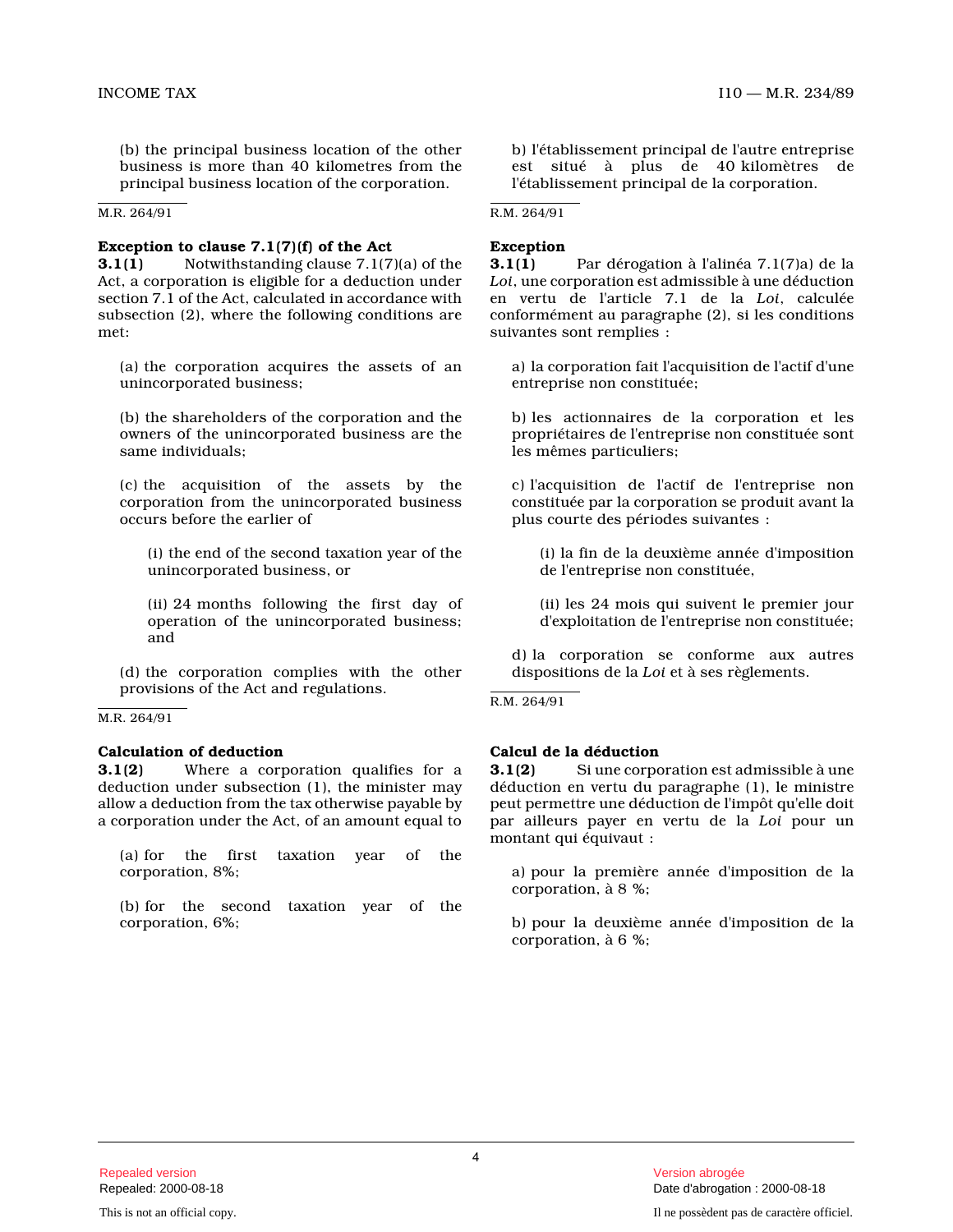(c) for the third taxation year of the corporation, 4%;

(d) for the fourth taxation year of the corporation, 2%;

of an amount equal to, for each taxation year, that proportion of the least of the amounts determined under paragraphs  $125(1)(a)$ , (b) and (c) of the federal Act for the taxation year that

(e) the amount of that portion of its taxable income earned in the taxation year in Manitoba, determined in accordance with paragraph 124(4)(a) of the federal Act;

bears to

(f) the total amount of the portions of its taxable income earned in the taxation year in all provinces, determined in accordance with paragraph 124(4)(a) of the federal Act.

M.R. 264/91

### **"Assets" & "new capital" in subsection 7.1(7.1) 3.2** For the purpose of subsection 7.1(7.1) of the Act, the terms **"assets"** and **"new capital"** respectively, do not include an amount which is attributed to accounts receivable or inventory of the corporation.

M.R. 264/91

# **Forms in schedule**

**4** The forms set out in the schedule are to be used for the purposes of Section 7.1 of the Act and this regulation.

#### **Coming into force: retroactive**

**5** This regulation is retroactive and upon registration is deemed to have come into force on August 9, 1988.

c) pour la troisième année d'imposition de la corporation, à 4 %;

d) pour la quatrième année d'imposition de la corporation, à 2 %;

d'un montant qui, pour chaque année d'imposition, est égal à la proportion du moins élevé des montant s déterminés en vertu des alinéas 125(1)a), b) et c) de la loi fédérale pour l'année d'imposition que représente :

e) le montant de la fraction de son revenu imposable gagnée au cours de l'année d'imposition au Manitoba, déterminé en conformité avec l'alinéa 124(4)a) de la loi fédérale;

par rapport :

f) au montant total des fractions de son revenu imposable gagnées au cours de l'année d'imposition dans toutes les provinces, déterminé en conformité avec l'alinéa 124(4)a) de la loi fédérale.

R.M. 264/91

#### **« Actifs » et « nouveaux capitaux »**

**3.2** Pour l'application du paragraphe 7.1(7.1) de la *Loi*, les termes **« actifs »** et **« nouveaux capitaux »** excluent le montant attribué aux comptes à recevoir ou à l'inventaire d e la corporation.

R.M. 264/91

# **Formules figurant à l'annexe**

**4** Les formules figurant à l'annexe sont utilisées aux fins de l'article 7.1 de la *Loi* ou aux fins du présent règlement.

# **Entrée en vigueur : effet rétroactif**

**5** Le présent règlement a un effet rétroactif au 9 août 1988 à compter de sa date d'enregistrement.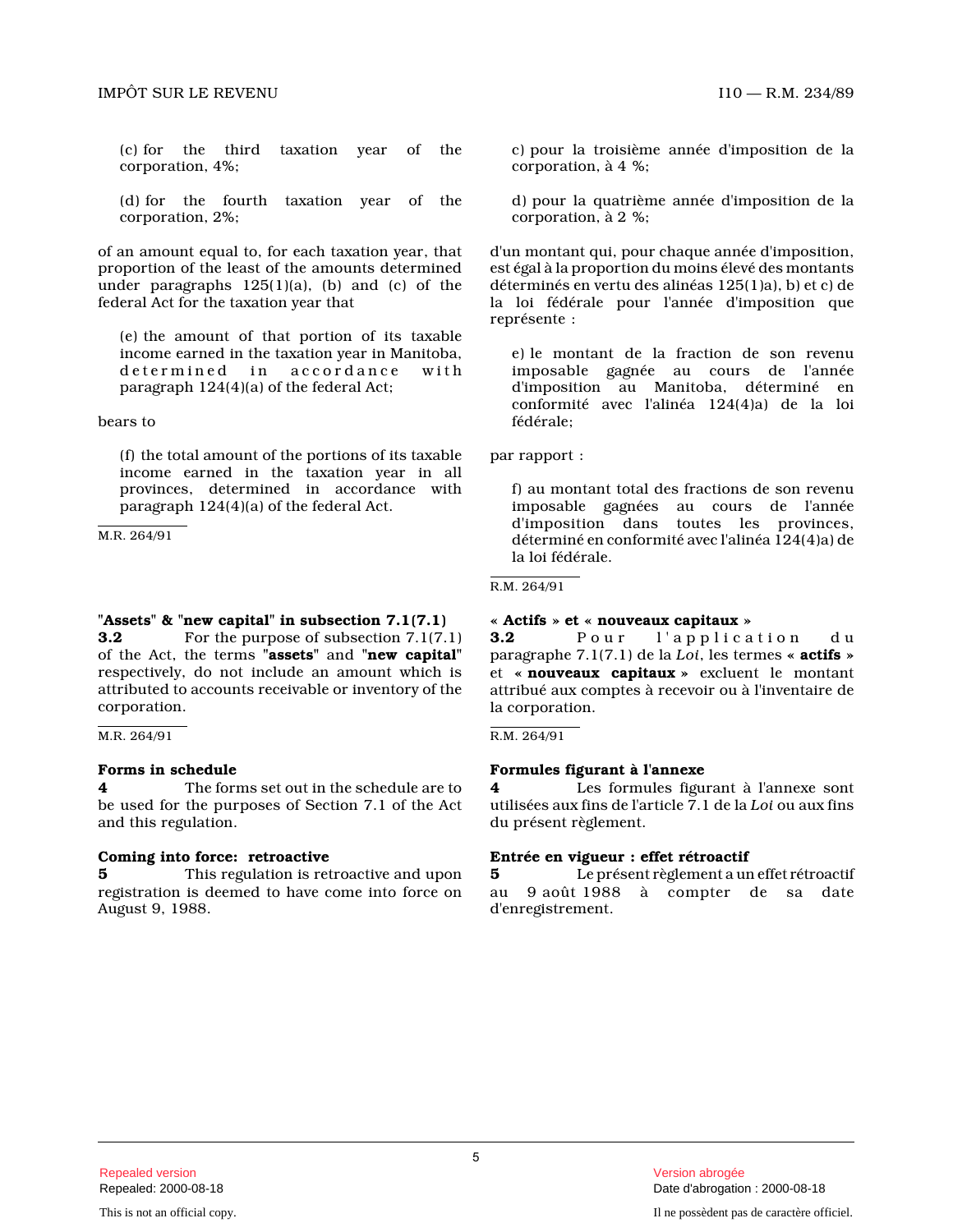# **SCHEDULE**

# APPLICATION FOR THE MANITOBA CORPORATE TAX REDUCTION FOR NEW SMALL BUSINESSES

# **INSTRUCTIONS**

To apply for the Manitoba Corporate Tax Reduction for New Small Businesses, please complete this application and enclose the following attachments:

- Complete financial statements
- T2 Corporation Income Tax Return and applicable schedules for the taxation year for which this application is made
	- T2S(8) Capital Cost Allowance
	- T2S(9) Related Corporations
	- T2013 Agreement among Associated Corporations
	- T2S(11) Transactions with Shareholders, Officers and Employees

T2057 Election on disposition of Property by a taxpayer to a Taxable Canadian Corporation. - Names and addresses of shareholders of the corporation.

#### **Your application cannot be processed unless all the above information is enclosed.**

# **You must submit a new application for each subsequent taxation year for which the Manitoba Corporate Tax reduction for New Small Businesses is requested.**

Applications and attachments should be submitted **within 90 days after the close of the taxation year of the corporation to:**

Manitoba Tax Assistance Office 309 - 401 York Avenue Winnipeg MB R3C 0P8

Phone: (204) 943-3401 or Toll Free 1-800-782-0771

# **Please indicate for which taxation year this application is made.**

| <b>YEAR</b>                            | <b>REDUCTION RATE</b>       |       |
|----------------------------------------|-----------------------------|-------|
| FIRST<br>SECOND<br>FOURTH ____________ | 10%<br>8%<br>6%<br>4%<br>2% |       |
|                                        |                             |       |
| <b>Mailing Address</b>                 |                             |       |
|                                        |                             |       |
|                                        |                             |       |
|                                        |                             |       |
| Fiscal Year                            |                             | to to |

1. Please provide a complete description of the business, including the services provided or the principal product(s) mined, manufactured, sold or constructed, and the approximate percentage that the revenue from each is of the total revenue. (Attach a separate schedule if additional space is required.)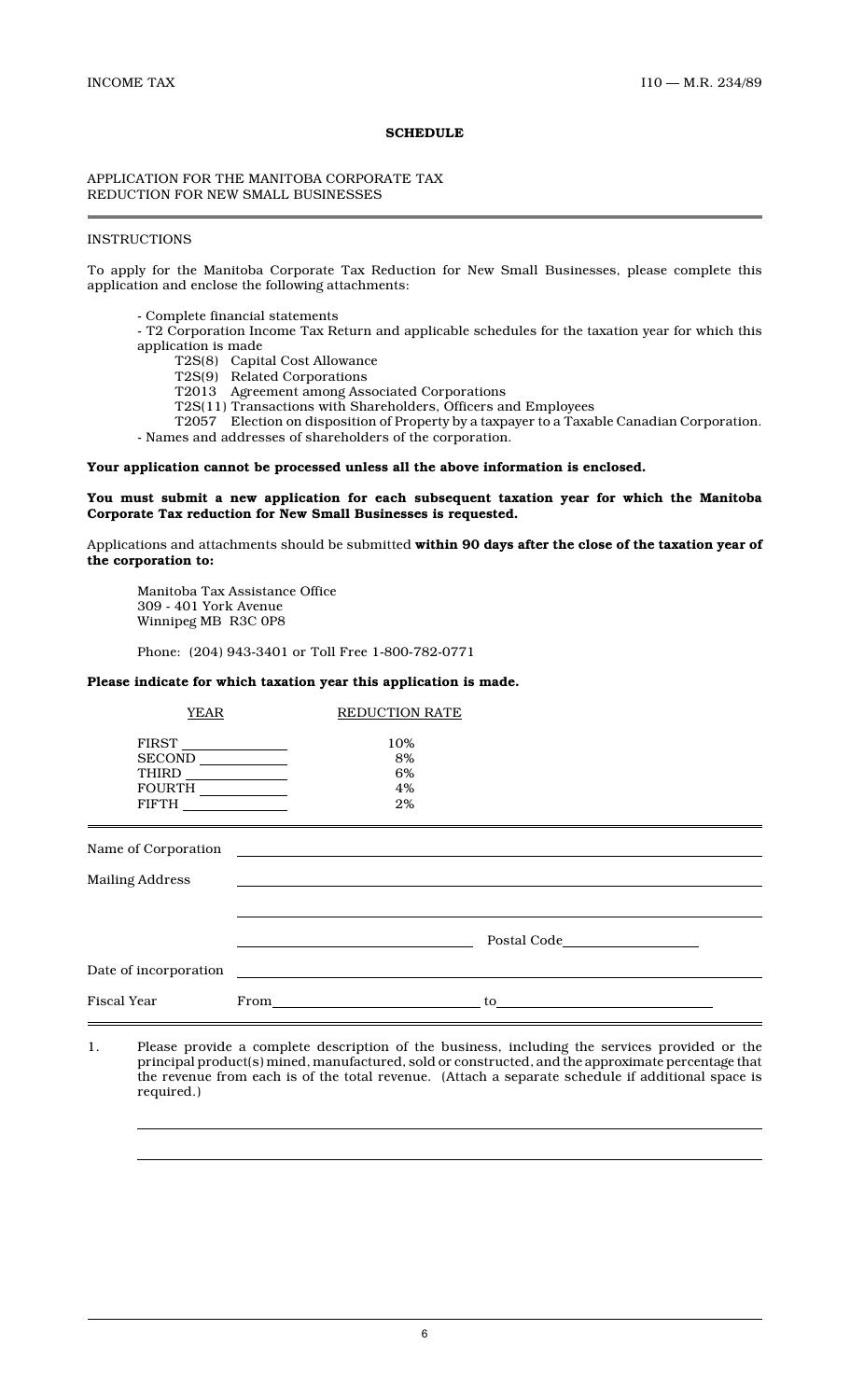- 2. Please specify the location(s) (city, town, village) where the business is carried on.
- 3. Has the corporation been incorporated under *The Corporations Act*, *The Cooperatives Act*, or *The Credit Union and Caisses Populaires Act* of Manitoba?
- 4. Is the corporation eligible to claim the small business deduction under the federal *Income Tax Act*?
- 5. Has the corporation been associated with any other existing incorporated or unincorporated business at any time since the date of incorporation?

(**NOTE:** A corporation is considered to be associated to another corporation if the rules under section 256 of the federal *Income Tax Act* apply. For the purposes of the Manitoba Corporate Tax Reduction for New Small Businesses, the same rules apply to determine if a corporation is eligible.)

If yes, please provide the following information:

- (a) The name of each associated business.
- (b) The nature of the association.
- (c) The complete description of each associated business.
- (d) The location of each associated business.
- (e) Name and addresses of shareholders of each associated business.

6. Was the corporation created to carry on or purchase a business that was previously in existence?

If yes, I) Please provide a copy of the Agreement for Sale and state the value of assets (separately identifying accounts receivable and inventories):

> - acquired from the business previously in existence.  $\_$ - at the end of the taxation year of acquisition.

II) Did any of the present shareholders of the corporation own an interest in that business?

(a) If yes, please list the interest of each shareholder in the new corporation and their percentage of ownership in the previous business.

How long was the previous business operating prior to incorporation?

(b) If no, was the previous business bankrupt or not operating for at least 6 months prior to the creation of the new corporation?

If yes, please provide supporting documentation.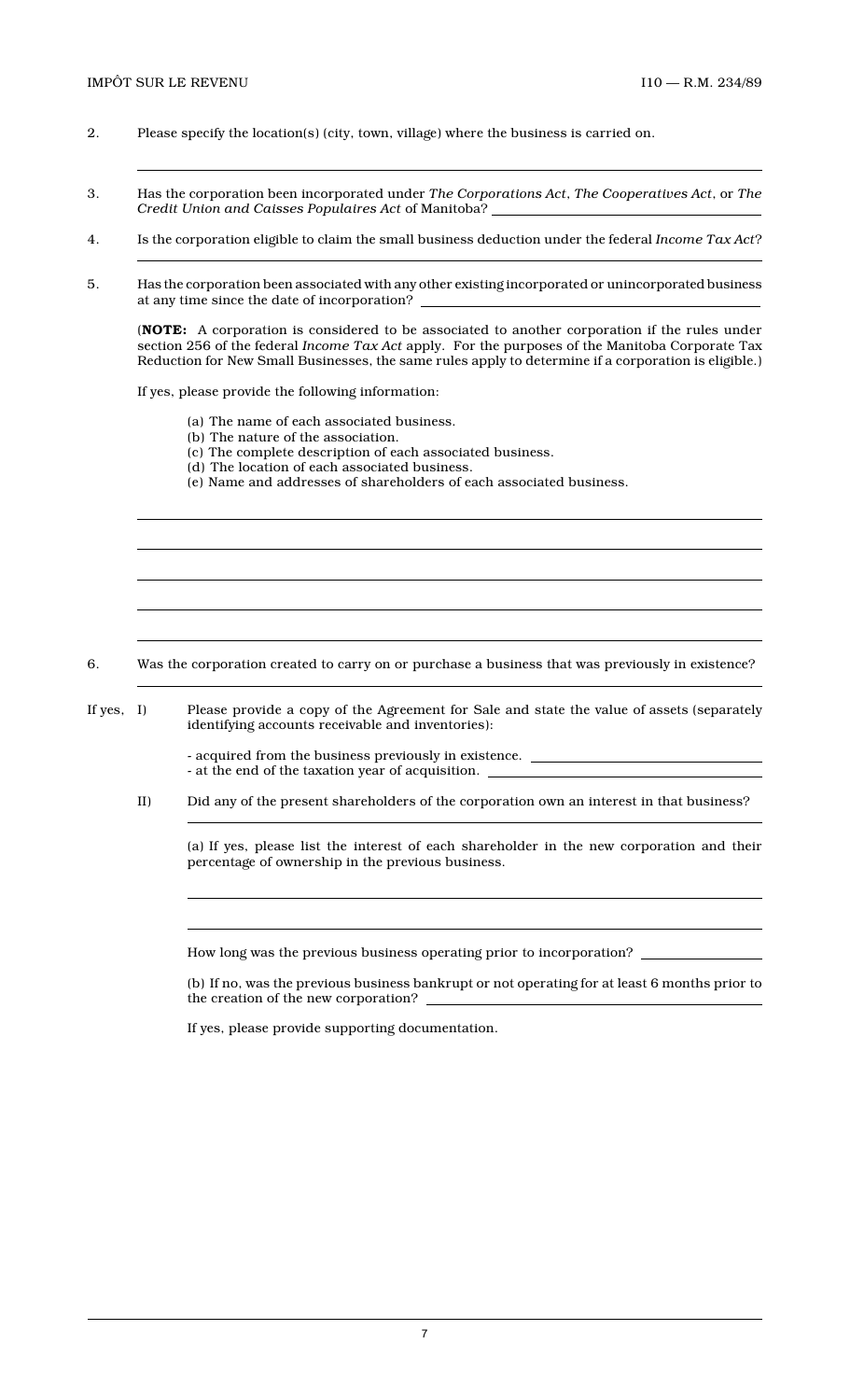- 7. Please state the chief source of active income and name of employer, for each shareholder, in the year prior to incorporation.
- 8. Did the corporation acquire, at any time, any assets from another business where the shareholders or persons related to shareholders owned, at any time, more than 25% equity of the other business?

If yes, please provide a description and the book value of the acquired assets.

- 9. Is the corporation carrying on the professional practice of an accountant, engineer, lawyer, dentist, medical doctor, veterinarian, chiropractor, optometrist, physiotherapist, chiropodist, podiatrist, osteopathist, audiologist, speech-therapist, occupational therapist, psychologist, psychoanalyst, or authorized under *The Law Society Act* to provide legal advice and representation? (specify)
- 10. Was the corporation in the business of providing services to one related entity where more than two-thirds of its revenue for the taxation year was from these services?

If yes, please indicate the number of full-time employees who are not shareholders or related to shareholders.

- 11. Is the corporation in the business of providing managerial, administrative, financial, maintenance, insurance, travel, real estate or brokerage services, or the business of leasing property or farming?
- 12. Was the corporation operating as a member of a partnership, joint venture or a beneficiary of a trust at any time in the taxation year?

If yes, please provide the following information:

(a) The name and address of each partner or beneficiary.

(b) Are all other partners or beneficiaries eligible for the Manitoba Corporate Tax Reduction for New Small Businesses?

(c) What percentage of revenue or value of production was received by the corporation from the activities of the partnership, joint venture or trust?

13. Did the corporation have any transactions with related businesses during the year?

If yes, please provide a summary of the volume of transactions.

14. Please provide any other details describing the business that you feel are important.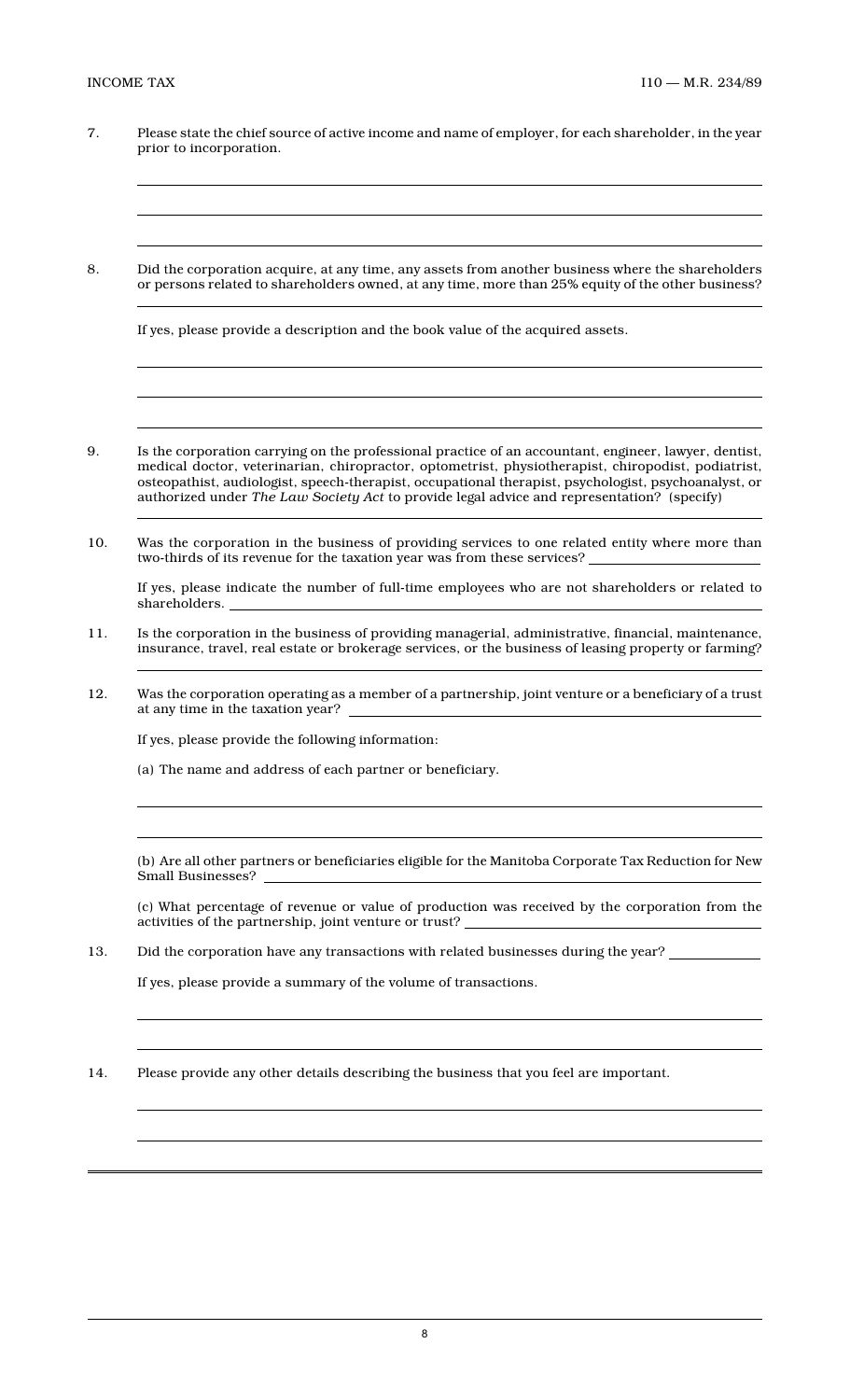Person to contact with respect to this application. **(PLEASE PRINT)**

# **Name Telephone**

I, am an authorized signing officer of the applicant corporation. I hereby apply for a Manitoba Corporate Tax Reduction For New Small Businesses. I declare that to the best of my knowledge the information given in this application is true and complete. I acknowledge that to knowingly make a false or misleading statement in an application is an offence and punishable by law. I authorize Revenue Canada, Taxation to provide the Department of Finance of the Province of Manitoba with any information from any income tax returns of the applicant corporation or other relevant documents that Revenue Canada possesses. The information so provided will be used to verify the content of this application and will not be used or communicated for any other purposes.

**Signature** Date

M.R. 264/91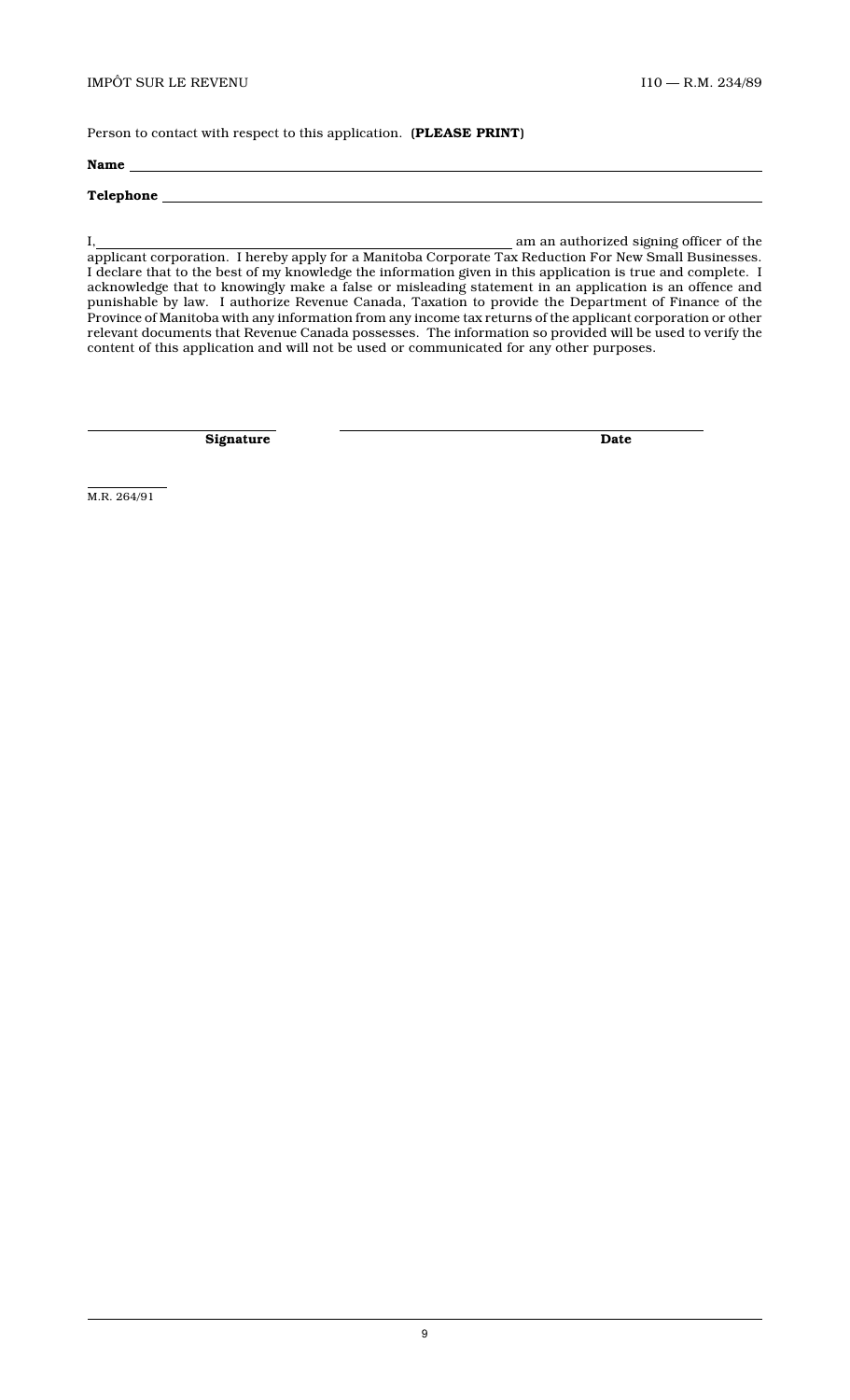# **ANNEXE**

# DEMANDE DE RÉDUCTION DE L'IMPÔT PROVINCIAL SUR LES SOCIÉTÉS POUR PETITES ENTREPRISES DU MANITOBA NOUVELLEMENT CRÉÉES

# **INSTRUCTIONS**

Pour présenter une demande de réduction de l'impôt provincial sur les sociétés pour petites entreprises nouvellement créées, veuillez remplir la présente formule et y joindre les pièces suivantes :

- États financiers complets
- T2 Déclaration de revenu des corporations ainsi que les annexes pertinentes pour l'année d'imposition à laquelle se rapporte la demande
	- Déduction pour amortissement
	- T2S(9) Corporations liées
	- Convention entre corporations associées
	- T2S(11) Transactions avec les actionnaires, les cadres et les employés
	- T2057 Choix concernant la disposition de biens par un contribuable en faveur d'une corporation canadienne imposable
- Noms et adresses des actionnaires de la corporation

**Il ne peut être donné suite à votre demande si tous les renseignements susmentionnés ne sont pas fournis.**

**Vous devez présenter une nouvelle demande pour chaque année d'imposition subséquente pour laquelle la demande de réduction de l'impôt provincial sur les sociétés pour petites entreprises du Manitoba nouvellement créées est faite.**

**Les demandes et les pièces jointes doivent être expédiées, dans les 90 jours qui suivent la fin de l'année d'imposition de la corporation, à l'adresse suivante :**

Bureau d'assistance fiscale du Manitoba 401, avenue York, porte 309 Winnipeg (Manitoba) R3C 0P8

Téléphone : (204) 943-3401 ou Sans Frais 1-800-782-0771

**Veuillez indiquer quelle année d'imposition est visée par la présente demande.**

| ANNÉE                                                                 | TAUX DE RÉDUCTION               |                                                                                                  |
|-----------------------------------------------------------------------|---------------------------------|--------------------------------------------------------------------------------------------------|
| PREMIÈRE<br>DEUXIÈME _________<br>TROISIÈME<br>QUATRIÈME<br>CINGUIÈME | 10 %<br>8 %<br>6 %<br>4 %<br>2% |                                                                                                  |
|                                                                       |                                 |                                                                                                  |
| Adresse postale                                                       |                                 |                                                                                                  |
|                                                                       |                                 |                                                                                                  |
|                                                                       |                                 |                                                                                                  |
| en corporation                                                        |                                 |                                                                                                  |
| Exercice                                                              |                                 |                                                                                                  |
| 1.                                                                    |                                 | Veuillez donner une description complète de l'entreprise et indiquer les services fournis ou les |

1. Veuillez donner une description complète de l'entreprise et indiquer les services fournis ou les principaux produits extraits d'une mine, fabriqués, vendus ou construits et le pourcentage approximatif du revenu global que représente la vente de chaque produit. (Joindre une annexe s'il y a lieu)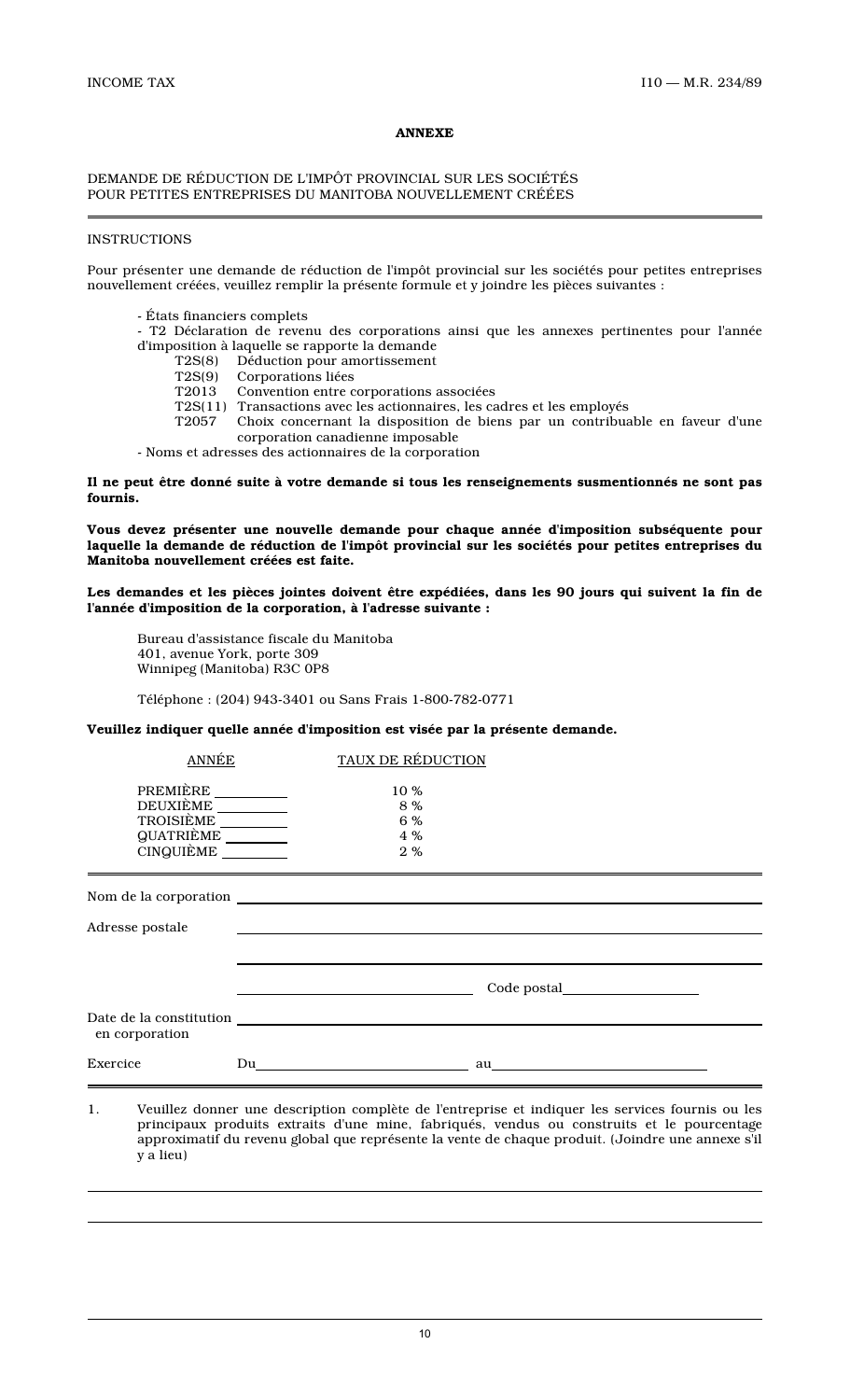- 2. Veuillez indiquer le ou les endroits (cité, ville, village) ou l'entreprise exerce ses activités.
- 3. La corporation a-t-elle été constituée en vertu de la *Loi sur les corporations*, de la *Loi sur les coopératives* ou de la *Loi sur les caisses populaires et les credit unions* du Manitoba?
- 4. La corporation est-elle admissible à la déduction pour petites entreprises en vertu de la *Loi de l'impôt sur le revenu* du gouvernement fédéral?
- 5. Depuis la date de sa constitution, la corporation a-t-elle été associée à une autre entreprise existante qui a été ou non constituée en corporation?

(**NOTE :** Une corporation est réputée être associée à une autre corporation si les règles fixées à l'article 256 de la *Loi de l'impôt sur le revenu* fédérale s'appliquent. Les mêmes règles servent à déterminer l'admissibilité d'une corporation à la réduction de l'impôt provincial sur les sociétés pour petites entreprises nouvellement créées.)

Dans l'affirmative, veuillez fournir les renseignements suivants :

- a) Le nom de chaque entreprise associée.
- b) La nature de l'association.
- c) Une description complète de chaque entreprise associée.
- d) L'endroit où chaque entreprise associée exerce ses activités.
- e) Les noms et adresses des actionnaires de chaque entreprise associée.

6. La corporation a-t-elle été créée dans le but de gérer ou d'acheter une entreprise qui existait déjà?

| Dans<br>l'affirmative, | $I$ ) | Veuillez fournir une copie du contrat de vente et préciser la valeur de l'actif (en<br>séparant les comptes à recevoir et les inventaires) :                                             |
|------------------------|-------|------------------------------------------------------------------------------------------------------------------------------------------------------------------------------------------|
|                        |       | - acquis de l'ancienne entreprise.<br>– à la fin de l'année d'imposition de l'acquisition.                                                                                               |
| II)                    |       | Certains des actionnaires actuels de la corporation possèdent-ils un intérêt dans                                                                                                        |
|                        |       | a) Dans l'affirmative, dressez la liste des intérêts que chaque actionnaire possède<br>dans la nouvelle corporation et le pourcentage de sa participation dans l'ancienne<br>entreprise. |
|                        |       |                                                                                                                                                                                          |
|                        |       | Pendant combien de temps l'ancienne entreprise a-t-elle exercé ses activités avant sa<br>constitution?                                                                                   |
|                        |       | b) Dans la négative, l'ancienne entreprise avait-elle fait faillite ou avait-elle cessé ses<br>activités au moins six (6) mois avant la création de la nouvelle corporation?             |

Dans l'affirmative, veuillez fournir les pièces justificatives.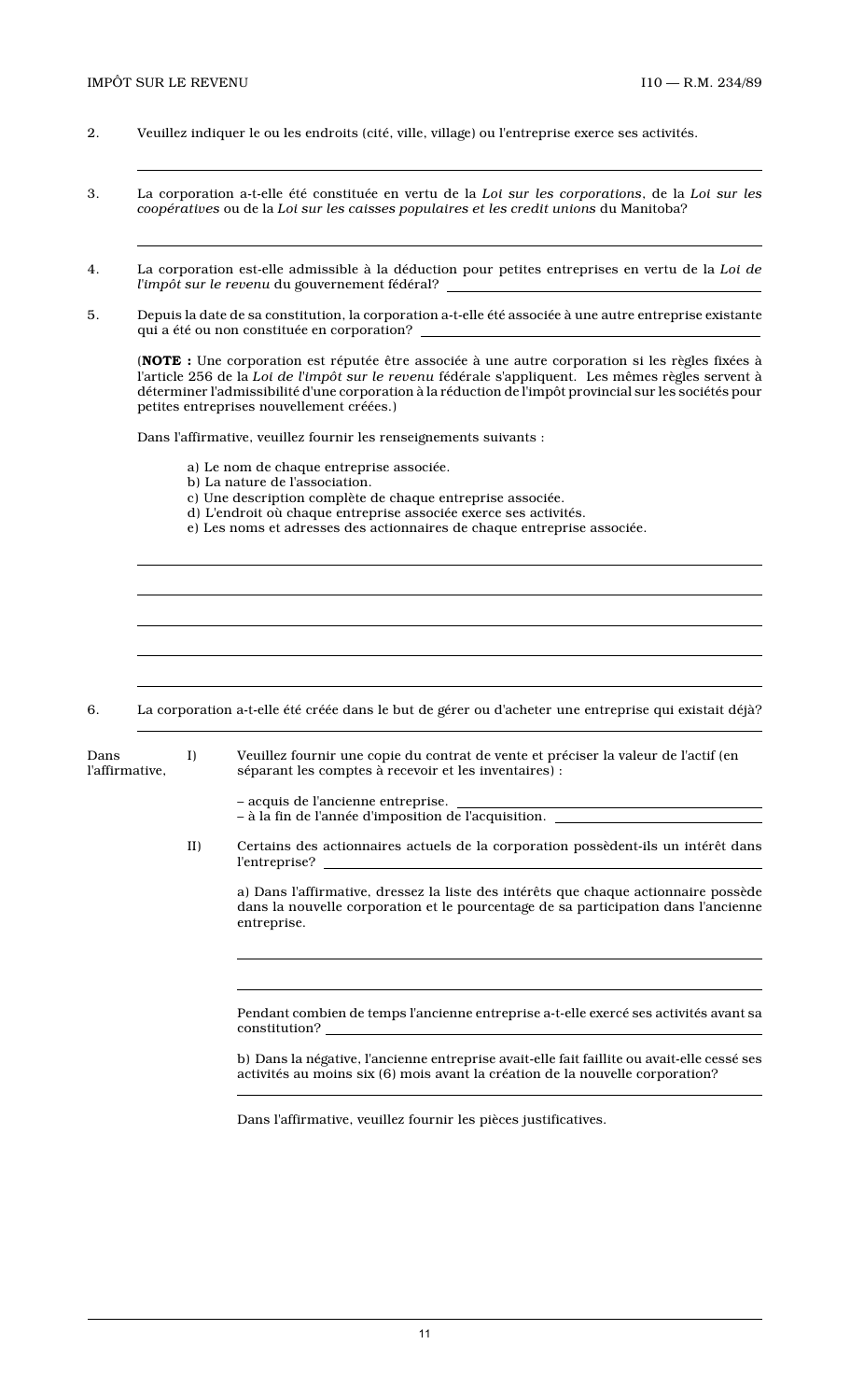- 7. Veuillez indiquer la source de revenu principale et le nom de l'employeur de chaque actionnaire pour l'année qui précède la constitution.
- 8. La corporation a-t-elle déjà acquis des éléments d'actif d'une autre entreprise dont les actionnaires ou des personnes liées aux actionnaires ont déjà possédé plus de 25 % de l'actif des propriétaires de cette entreprise?

Dans l'affirmative, donnez une description et indiquez la valeur comptable des éléments d'actif acquis.

- 9. La corporation exerce-t-elle les activités professionnelles d'un comptable, d'un ingénieur, d'un avocat, d'un dentiste, d'un médecin, d'un vétérinaire, d'un chiropraticien, d'un optométriste, d'un physiothérapeute, d'un podiatre, d'un ostéopraticien, d'un autologiste, d'un orthophoniste, d'un ergothérapeute, d'un psychologue, d'un psychanalyste ou une activité autorisée en vertu de la *Loi sur la Société du Barreau* afin de fournir des conseils juridiques à des personnes ou de les représenter en justice? (précisez)
- 10. La corporation a-t-elle fourni des services à une personne morale liée ayant généré plus des deux tiers des revenus qu'elle a réalisés pendant l'année d'imposition?

Dans l'affirmative, indiquez le nombre d'employés à plein temps qui ne sont pas des actionnaires ni liés aux actionnaires.

- 11. La corporation fournit-elle des services de gestion, d'administration, d'informations financières, d'entretien, d'assurance, de voyage, de courtage ou des services immobiliers, loue-t-elle des biens ou exploite-t-elle une entreprise liée à l'agriculture?
- 12. La corporation a-t-elle été, pendant l'année d'imposition, membre d'une société en nom collectif ou d'une entreprise commune, ou bénéficiaire d'une fiducie?

Dans l'affirmative, veuillez fournir les renseignements suivants :

a) Les nom et adresse de chaque associé ou bénéficiaire.

b) Les autres associés ou bénéficiaires sont-ils tous admissibles à la réduction de l'impôt provincial sur les sociétés pour petites entreprises du Manitoba nouvellement créées?

c) Quel pourcentage du revenu ou de la valeur de production provenant des activités de la société en nom collectif, de l'entreprise en commun ou de la fiducie la corporation a-t-elle reçu?

13. La corporation a-t-elle fait des opérations avec des entreprises liées pendant l'année?

Dans l'affirmative, veuillez fournir un sommaire des opérations effectuées.

14. Veuillez fournir tout autre renseignement pertinent sur la nature de l'entreprise.